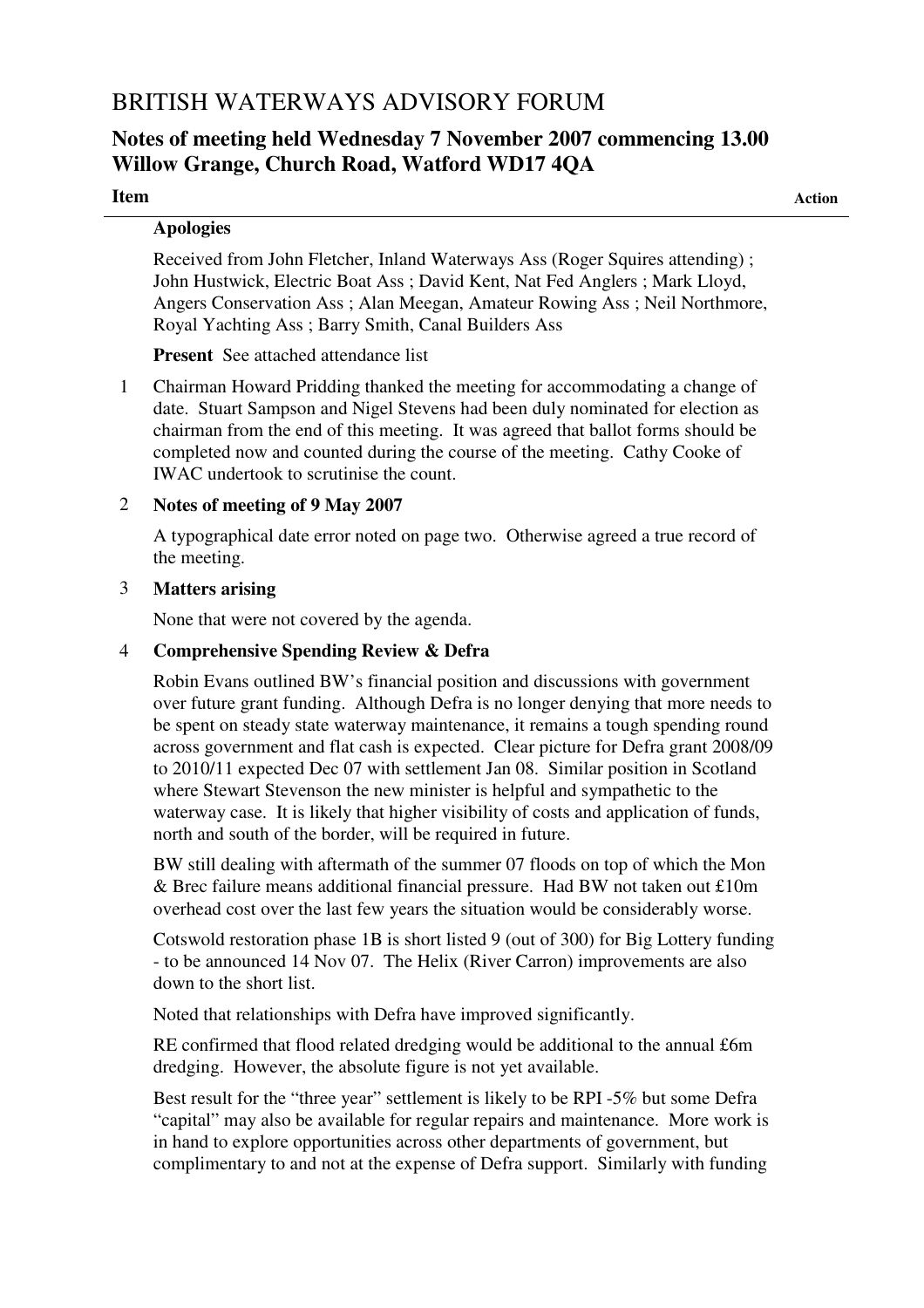bids to regional development agencies with which BW has a successful track record.

Whilst government supports a theoretical shift from grant to contract funding, it is very reluctant to commit and take the risks it perceives there may be.

Confirmed that the waterway network currently has £100m maintenance arrears and £100m principal asset arrears. Also that BW needs to fund its steady state operational model with £125m per annum against £101m commitment to it in the current financial year.

#### 5 **Government's response to Efra committee**

BW content with recommendations. Understood that Waterways Trust has deferred further discussion with DCMS re "free admission" to its museums.

View expressed that the report  $\&$  response lack guts in that they avoid discussion as to whether commercial activities are beneficial to, or a diversion from, BW's care and maintenance responsibilities. BW's view is that its commercial side is beneficial. It 1) generates profit to plough back into waterways 2) delivers public benefit 3) keeps BW management on its toes.

Self sufficiency vision questioned. BW regards it as helpfully describing a direction of travel in today's economic climate rather than being an absolute goal. BW will always want to put public funds to good use but would prefer less dependence on government grant because of vagaries around this funding.

The meeting agreed that waterway bodies should not underestimate the significance of select committee work or this report. Each should use it as a lever to push for more resources into waterways.

ALL.

Reference recommendation 19 *BW's relationship with network users* the relative roles of consultative and discussion groups were considered. BWAF's function is to provide strategic input, Waterway User & Special Interest Group is more detailed / operational at BW wide level and local User Groups is detailed / operational at local level.

View expressed that BW's consultation processes are inadequate, aimed more at fulfilling a requirement than engagement / customer participation. The trade took a different view, was satisfied with the level of consultation, and had good evidence that account is taken of its views.. Consultees are too often disappointed that when something appears to be agreed it is then not acted upon.

BW undertook to take account of these points. Confidence in the process is itself an important part of consultation principles. BW's non executive board members welcomed the frank discussion on these points. BW

Government consultation on Red Diesel was not considered a model for BW to follow.

#### 6 **Status Review**

BW is the commissioning party for this work. It will present the conclusion to its two shareholder governments. A KPMG / Merrill Lynch team is appointed and currently undertaking the business analysis phase of the assignment. BW board will receive the KPMG / Merrill Lynch report, options for change and recommendations. The meeting posed a number of questions.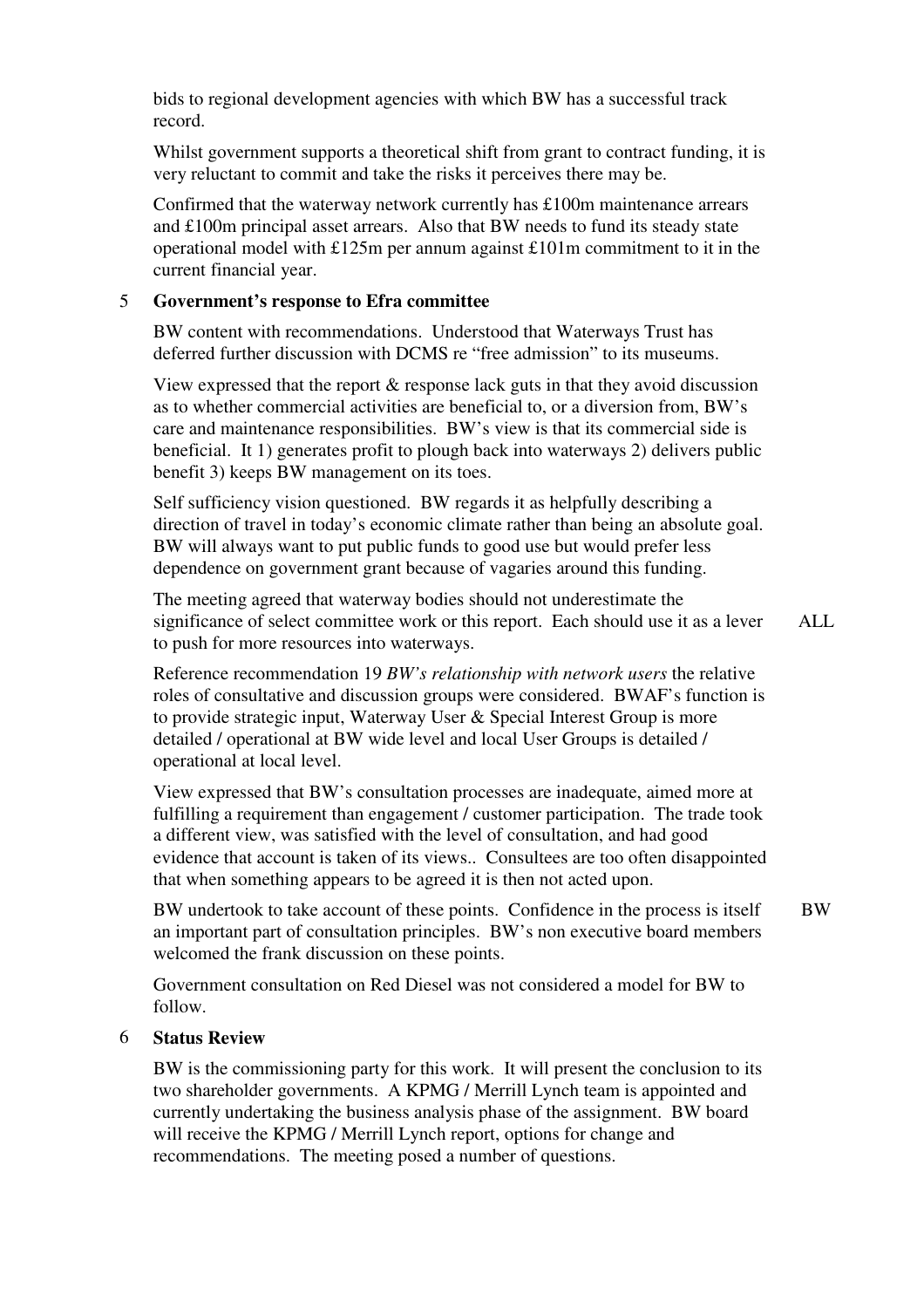Could the result enable clearer articulation of BW's business model?

Will the consultants talk to user/customer groups? BW feels that it is sufficient close to its customers to represent their interests in respect of this project.

Several present felt that BWAF should have an input into this important work commenting on an 'in confidence' report for example. But the main shareholder Defra, is clear that it will permit public release of the report when it sees fit and not before.

BW board's responsibilities are broader than to the shareholders alone. They extend to customers, staff, shareholders and waterway assets. All present were asked to let BW know if there were any concerns with the 'principal factors to be considered in assessing options'. ALL.

Noted that the terms of reference made no reference to organisations that might have capacity to restore waterways.

Defra should consult stakeholders at the appropriate time and would also seek IWAC's view.

#### 7 **Six challenges for BW & its stakeholders**

Agreed to have general discussion only at this meeting. BWAF felt that strategic questions of this nature are the things it should be addressing.

The six questions are about right. Might specifically refer to heritage as well. Balance of public use and attractiveness for existing customer groups are also important.

Noted that *Waterways for Tomorrow* and *Scotland's Canals, an Asset for the Future* remain official government policy documents.

A BWAF working group is to consider these matters with the objective of providing clear strategic views for consideration. Noted that the Environment Agency is having similar discussions. BW will be pleased to receive an independent BWAF overview including future visions for the network and for BW.

#### 8 **Report from heritage subgroup**

Notes of meeting of 28 Sept 07 reviewed (copy attached). The subgroup was asked to take matters forward. BW confirmed that its head of heritage and unit heritage advisors would support the work and that both environmental and heritage assessment are made before any works packages are approved.

A volunteer heritage leader in each unit would be a particularly helpful contact for BW's heritage advisors. Volunteer heritage work should align with priority areas for BW.

# 9 **Consultation on future boat licence fees**

Dissatisfaction expressed regarding the consultation document. Boaters perceive from it that they are regarded as a first target to raise income. They do not believe that all the arguments are valid or that matters have been thought through sufficiently well.

BW confirmed that it is trying to increase its income from all sources. Licence fee income represents just 6% of turnover. BW is alert to the fragility of the market.

NS

DF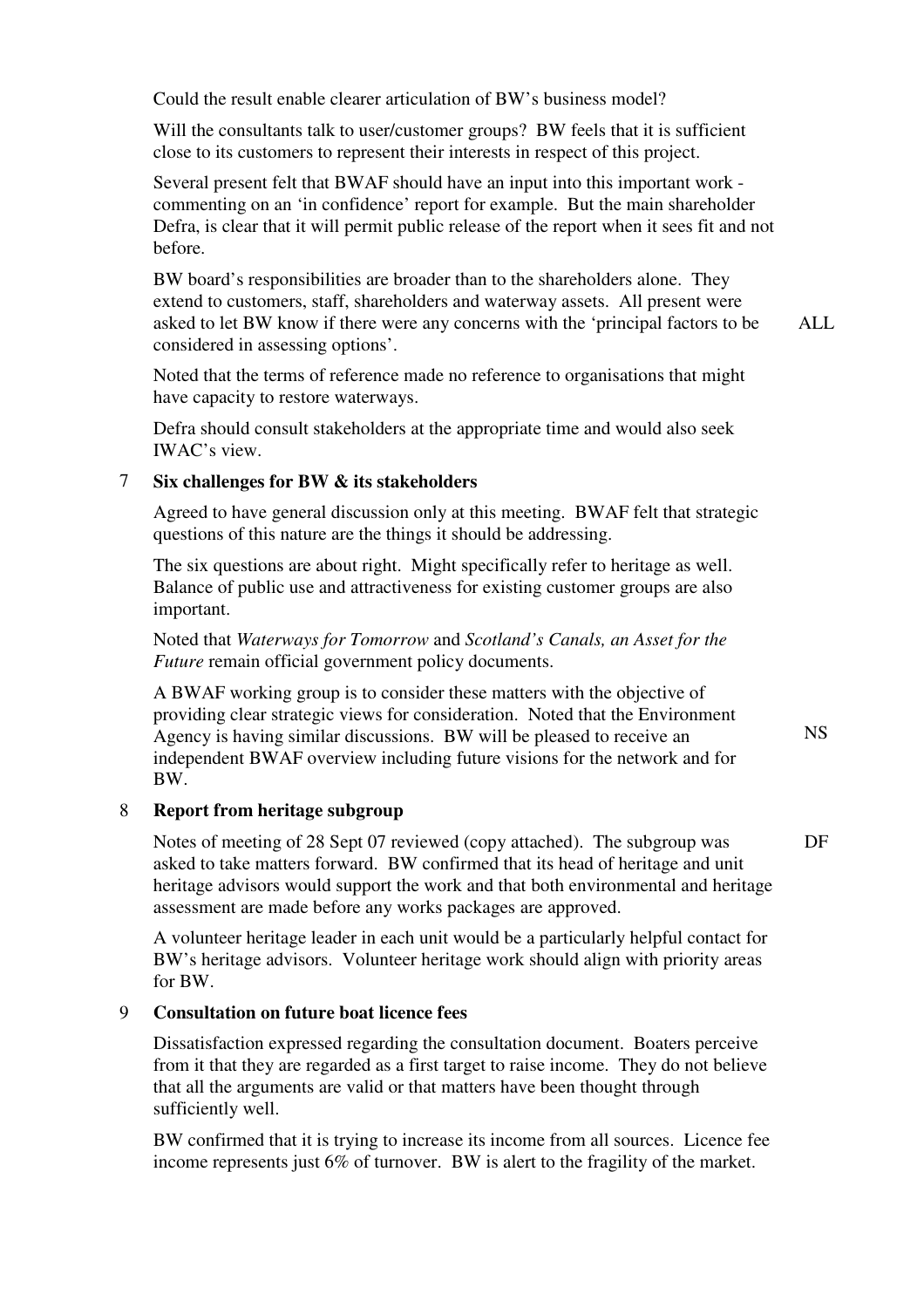Value for money can be a helpful guide to these complicated sets of judgements.

The boating community considers such increases to be a one way deal. Government is not similarly increasing its contribution to the waterways. Pointed out that BW's own research show that boat owner visits to BW waterways represent around 3 / 4% of total visits.

View expressed that this consultation was fait accompli since BW gave no alternatives to raising fees. However BW considers that consultation around a very wide range of complex business variables is unworkable. Effective communication and 'selling' of consultations is also an important consideration.

Boating trade welcomed advance planning on licence fees increases which it regards as inevitable.

BW confirmed that its chief executive & marketing director would be running four open house consultation sessions during December.

#### 10 **BWAF & its future role**

Confirmed that BWAF should function at the high end strategic level. Fewer agenda items would better facilitate this. Some felt that although time consuming, agenda meetings could be helpful.

Agreed to leave constitution as it stands. There is no absolute requirement to undertake everything that the constitution permits BWAF to do.

Agreed that an e group could be a useful and efficient method of holding agenda meetings and facilitating other inter meeting communications. Options to be explored.

JB

NS

#### 11 **Appointment of Chairman**

The result of the ballot for chairman was declared. Nigel Stevens had been duly elected

#### 12 **AOCB**

BW was asked about the present status of customer service standards. Confirmed that it was about to finalise standards covering people, safety and performance.

Adopting a clear set of basic operational standards represents an important step forward. These would be reviewed annually as part of business planning and through consultation wherever appropriate.

JB

The meeting thanked outgoing chairman Howard Pridding for his contribution to BWAF. Also Claire Westbrook, of BMF for supporting Howard during his chairmanship.

#### 13 **Dates for 2008 meetings**

Friday 16 May and Friday14 November. Venues to be determined

HP/NS/JB 16 November 2007